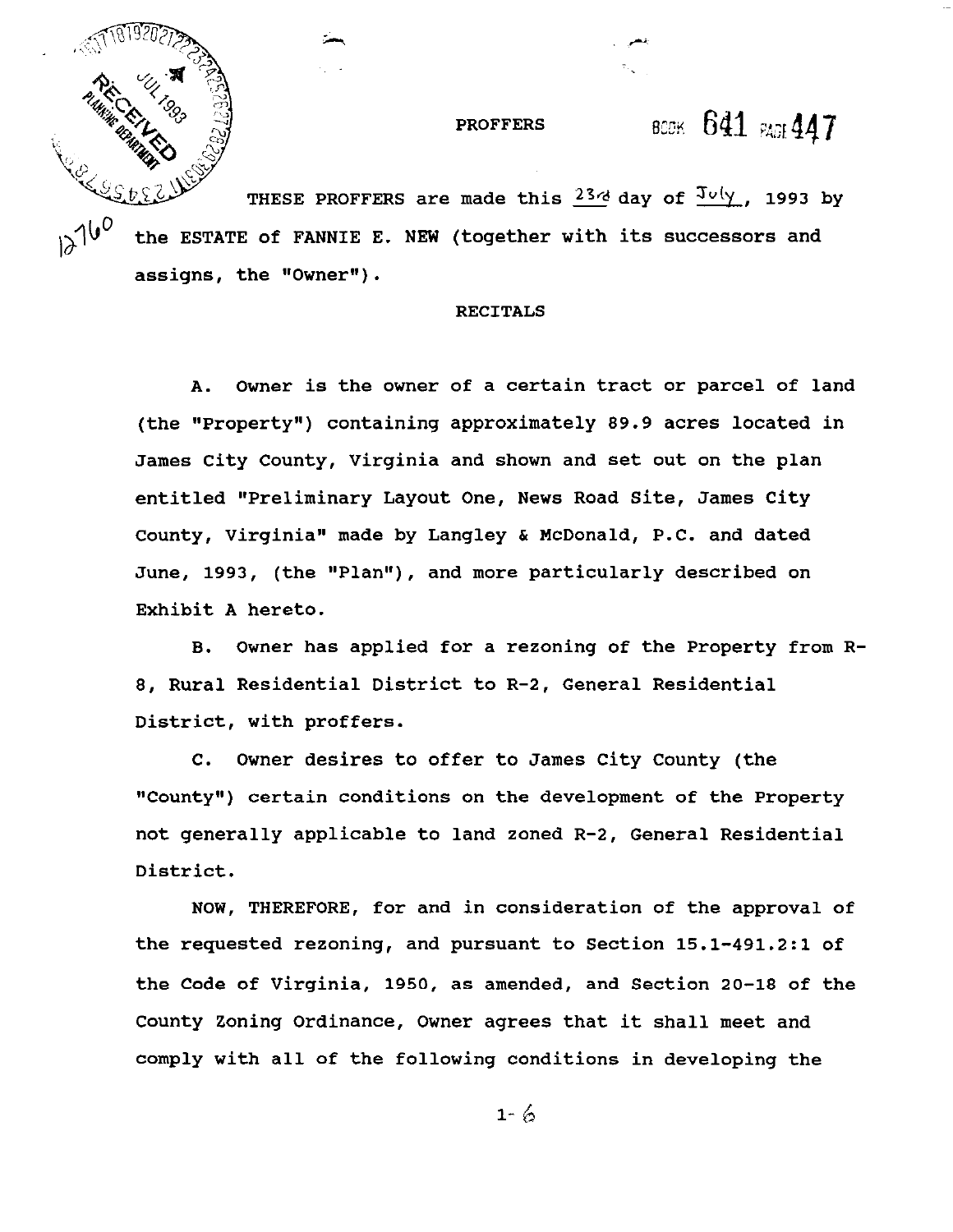всек 641 раз 448

Property. If the requested rezoning is not granted by the County, these Proffers shall be null and void.

### CONDITIONS

Use. The Property shall be developed as a residential  $1.$ cluster development under Article IX, Residential Cluster Development, Section **20-499** et seq., of the County Zoning Ordinance.

2. Density. The Property shall be developed with a maximum density of 2.5 dwelling units per acre of gross acreage (calculated pursuant to Section **20-508** of the Zoning Ordinance).

3. Turn Lanes. Before any Certificate of Occupancy is issued by the County for any building on the Property, a right turn lane from westbound News Road into the Property shall have been constructed or construction commenced and completion bonds acceptable to the County Attorney posted. The foregoing turn lane shall be approved by the Virginia Department of Transportation ("VDOT") before construction and constructed in accordance with the VDOT requirements.

**4.** Entrance. There shall be one entrance to the Property from News Road.

**5.** Greenbelt. There shall be a greenbelt buffer of at least **150** feet measured from the northern edge of the right-ofway of News Road. The greenbelt buffer shall be exclusive of lots and shall remain undisturbed and in its natural state except for utilities, drainage improvements, trails, the entrance to the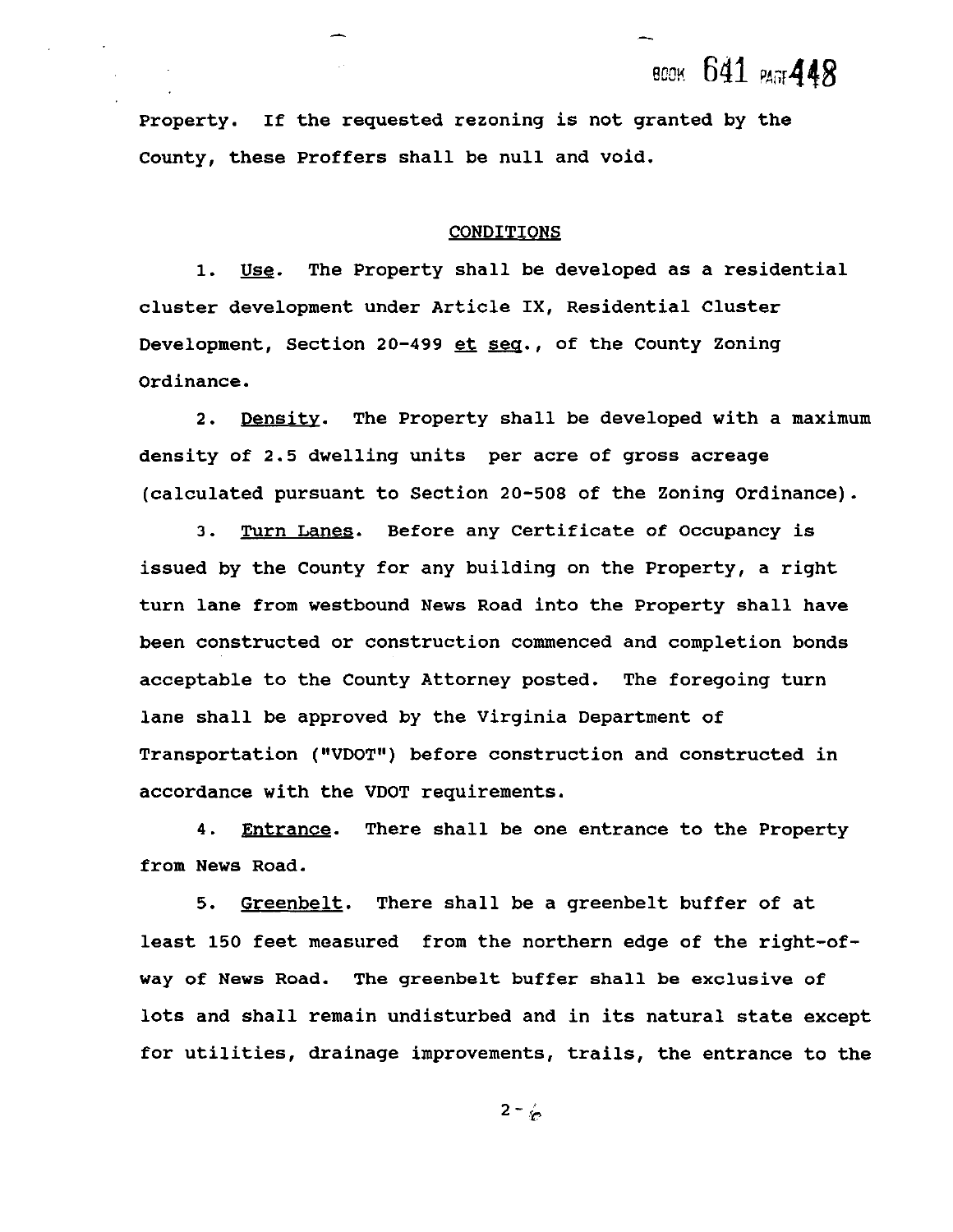**BOOK 641 PAGE 449** 

**Property and signs as approved by the Development Review Committee.** 

**6. Buffers. There shall be a buffer 15 feet in width along the northern boundary line of the Property generally as shown on the Plan, a buffer along the eastern boundary line of the Property at least 70 feet in width and a buffer along the southern boundary line at least 30 feet in width. These buffers shall be exclusive of lots and shall remain undisturbed and in their natural state except for approved utilities, approved drainage improvements and an entrance to the adjoining property.** 

7. Powhatan Swamp Conservation Area. The area of the **Property shown on the Plan as "Powhatan Swamp Conservation Area" shall have an average width of at least 930 feet and shall be exclusive of lots and shall remain undisturbed and in its natural state except for trails and other passive recreational facilities approved by the Development Review Committee. Owner shall cooperate with the County to incorporate the Powhatan Swamp Conservation Area into the County greenway system, if and when created.** 

**8. Archaeolosy. A Phase I Archaeological Study for the entire Property shall be submitted to the Director of Planning for his review and approval prior to land disturbance. A treatment plan shall be submitted to and approved by the Director of Planning for all sites in the Phase I study, that are recommended for a Phase I1 evaluation and/or identified as being eligible for inclusion on the National Register of Historic**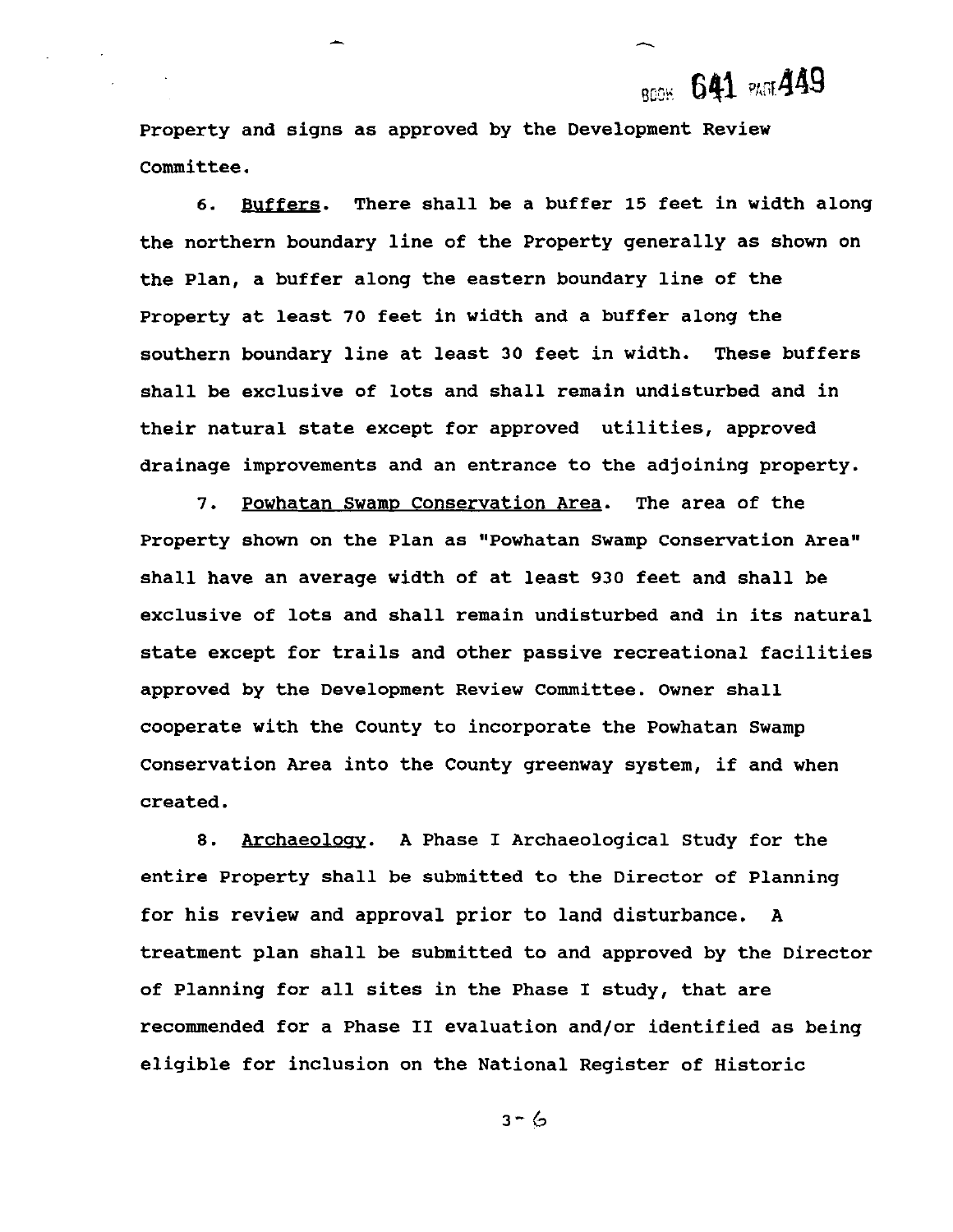**Places. If a Phase I1 study is undertaken such a study shall approved by the Director of Planning and a treatment plan for said sites shall be submitted to and approved by the Director Planning for sites that are determined to be eligible for inclusion on the National Register of Historic Places and/or those sites that require a Phase I11 study. If, in the Phase study, a site is determined eligible for nomination to the National Register of Historic Places and said site is to be preserved in place, the treatment plan shall include nomination of the site to the National Register of Historic Places. If a Phase I11 study is undertaken for said sites, such studies shall be approved by the Director of Planning prior to land disturbance within the study area. All Phase I, Phase I1 and Phase I11 studies shall meet the Virginia Department of Historic Resource's Example 12** a Final method is undertaken such a study shall be approved by the Director of Planning and a treatment plan for exaid sites shall be submitted to and approved by the Director of Planning for sites that are de Reports and the Secretary of the Interior's Standard and Guidelines for Archaeological Documentation, as applicable, and **shall be conducted under the supervision of a qualified archaeologist who meets the qualifications set forth in the Secretary of the Interior's Professional Qualification Standards. All approved treatment plans shall be incorporated into the plan of development for the site, and the clearing, grading or construction activities thereon. An acceptable treatment plan may consist of preservation of the site in situ, either by leaving the site completely undisturbed and/or preserving the site in a manner acceptable to the Director of Planning.**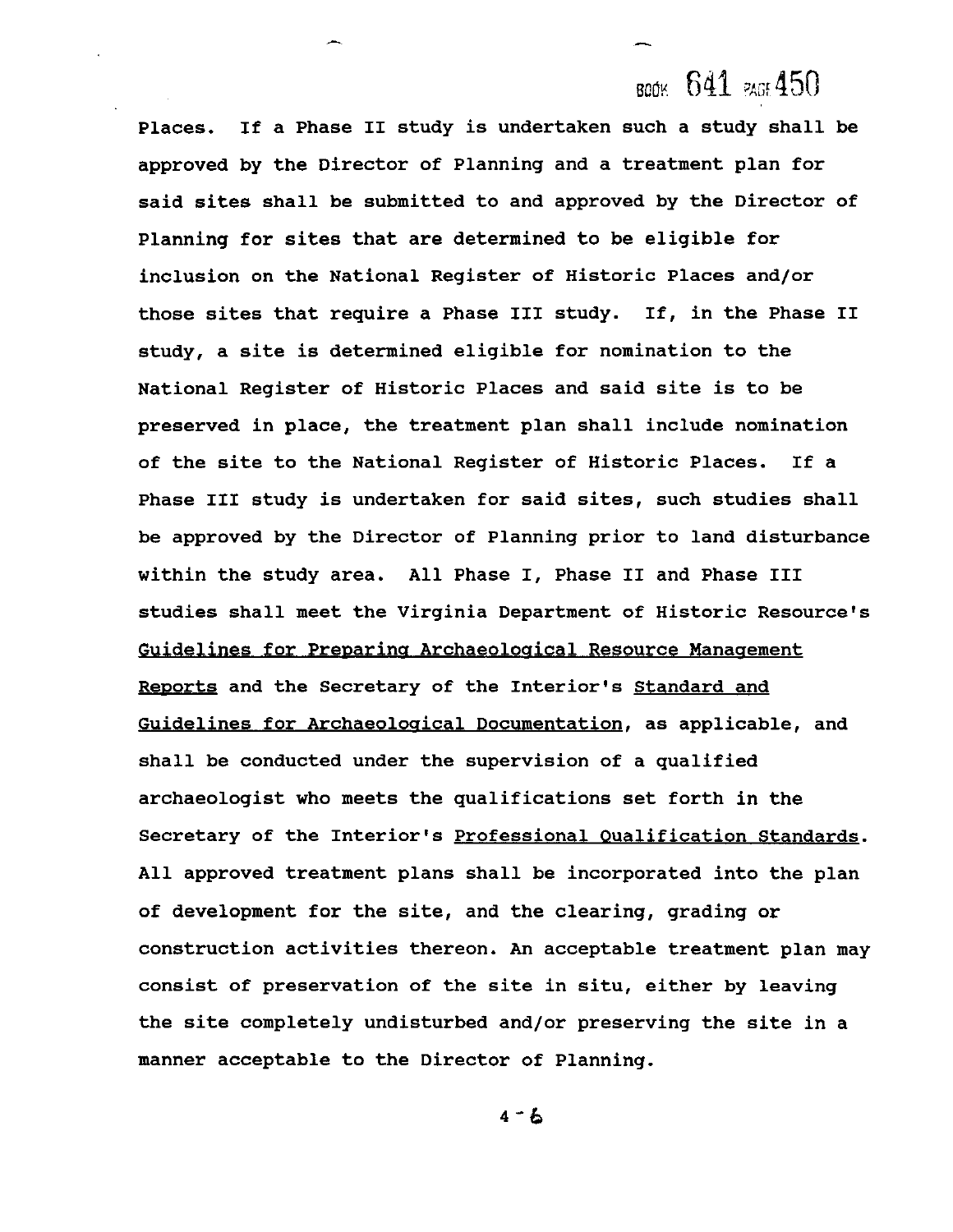## всек 641 РАСЕ 451

9. Trails. There shall be a pedestrian trail system on the Property in the general locations shown on the Plan. The trails shall be at least 6 feet in width and constructed of mulch or a similar soft surface material.

10. Owners Association. All owners of lots within the property by virtue of ownership of their lot shall be members of a property owners association with the power to levy mandatory assessments.

11. Maintenance of Open Space: Conservation Easement. All Open Space (including the Powhatan Swamp Conservation Area) within the Property shall be maintained by Owner until conveyed to the property owners association. Upon such conveyance and thereafter, the Open Space (including the Powhatan Swamp Conservation Area) shall be maintained by the property owners association. At the request of the County Administrator, Owner shall convey to the County, free of charge, a conservation easement with terms acceptable to the County Attorney and Owner over the areas designated on final subdivision plats as Open Space (including the Powhatan Swamp Conservation Area).

12. Road Improvement Funding. Owner shall make a contribution to the County of **\$750** for each lot included on each subdivision plat of the Property payable prior to the approval of such final subdivision plat for lots on the Property for use by the County for the improvement and realignment of News Road between Ironbound Road and the entrance to the Property or for any other project included in the County's Capital improvement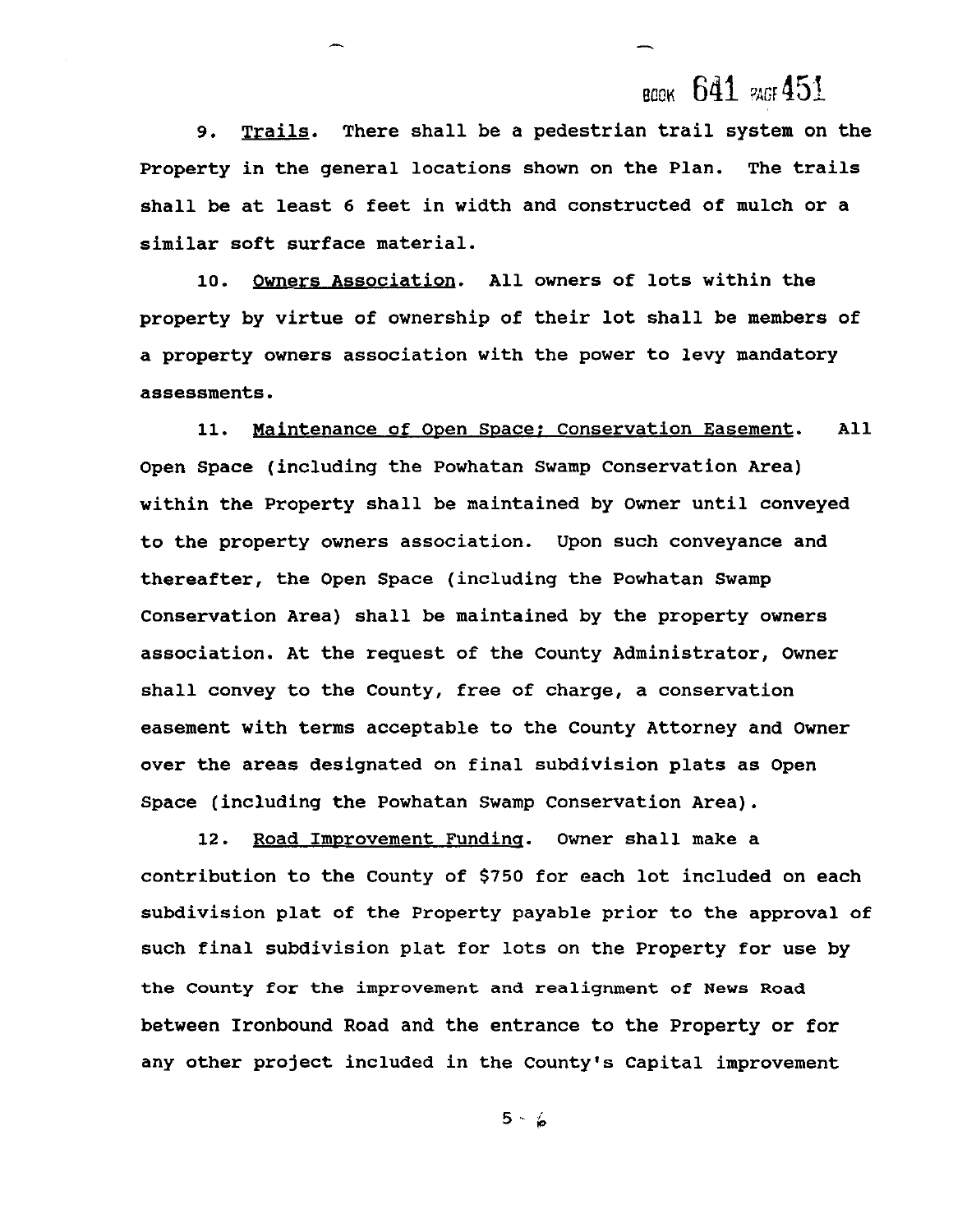**BCOK 641 PAGE 452** 

**program the need for which (in whole or in part) is generated by the development of the Property.** 

**WITNESS the following signatures.** 

**ESTATE OF FANNIE E. NEW**   $\mathcal{L}_{\mathcal{L}}$   $\mathcal{L}$ By: *Ana* Sedille, Executor By: *Lion C. Just* **STATE OF VIRGINIA** CIPY/COUNTY OF  $\sqrt{a_{11}v_{1}}$  (*CLA*) . to-wit: **he foregoing instrument was acknowledged before me**  $\alpha$  day of  $\beta$ ,  $\ell$ ,  $\alpha$  , 1993, by Clara M. Sedille, **this '93&day** , **of** ?+- , **1993, by Clara M. Sedille, Executor. NOTARY My commission expires:**   $123R$ **STATE OF VIRGINIA CITY**/COUNTY OF *(ames City*, to-wit: this *23 TC* toregoing instrument was acknowledged before me **and the forest of the part of the secure of the sout NOTARY My commission expires:**  */2,/?//?* **(d**  VIRGINIA: City of Williamsburg and County of **James City, to Wit:**  In the Clerk's cffice of the Cirouit Court of the City of Will. Narg and County of James City and <u>20 de</u>y of \_  $\mathfrak{p}_+$  , 19 $\mathfrak{p}_-$ This **uhlet** was presented with certificate announced and<br>admitted to record at 1:35 o'olook:<br>presections of the second by **Bell** and the second by **Bell** and **by**  $E = 52$ FACE /6  $6 - 6$ Daputy Clerk